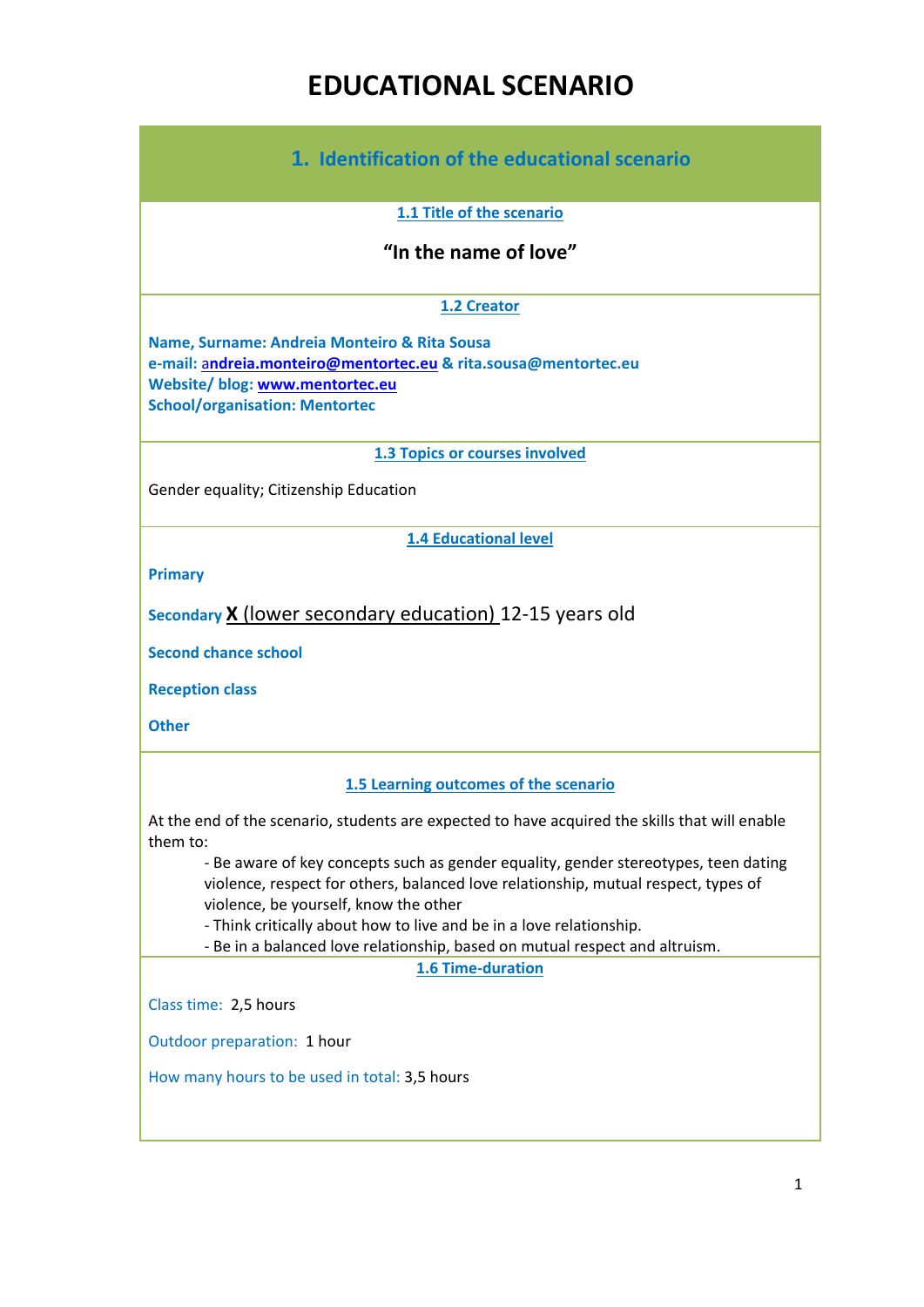# **2. Development of the educational scenario**

#### **2.1 General description**

#### **1. Warm-up**

1a. Challenge students to think and discuss **"teen dating violence",** based on an improvisation exercise, such as *"Impro-wheel"*. (15 minutes)

*Description: "Ask the group to stand in a circle, then go round labeling each person A then B. Then ask all the A's to take two steps forward and then turn around and reposition themselves so they are facing a B, thus forming two circles, inner and outer. The first line is then given to those in the inner circle – the "A's eg. "You cannot go out dressed like that!". The facilitator cues everyone in the inner circle, the A's, to say this line at the same time, and the B's respond instantly, improvising with the person facing them. Everyone continues to improvise at the same time until the facilitator says to stop. This will be after approximately 20 seconds. The outside circle, the B's, are asked to move one person to their left while the A's standstill so that everyone is now facing a new partner. A new first line is then given to the B's, and a new improvisation begins. The process repeats and continues until all the A's have worked with all the B's, or for as many times as the facilitator feels is appropriate."*

#### **Suggestions for lines:**

"Let me check your phone" "Where are you going" "You would not heart me, you love me" "Let me help you"

After the exercise, a discussion is important to highlight the main conclusions of it and share the definition of "teen dating violence" (**Worksheet 1**). Questions such as "Do you ever heard about "teen dating violence"?"; "In your opinion, which are the main factors for the occurrence of "dating violence in adolescence"?; "What types of "teen dating violence" do you know?" can be launch by the facilitator.

#### **2.Discussion to explore**

2a. Show the video "Picture Perfect: Teen Dating Violence PSA" to the students: <https://youtu.be/3fm9FTDWHZQ> (5 minutes)

#### 2b. Brainstorming activity:

Challenge students to think and share some ideas and their perspectives about the video, following a set of questions. (15 minutes)

- 1. What did you saw in the video?
- 2. What do you think about the video?
- 3. What did the video make you feel?
- 4. Imagine that you are in the girl's shoes, what would you do differently?
- 5. Imagine that you are in the boy's shoes, what would you do differently?

6. Imagine that you are a friend of the couple, and you know what is going on, what would you do?

7. Which dilemmas can you identify in this situation?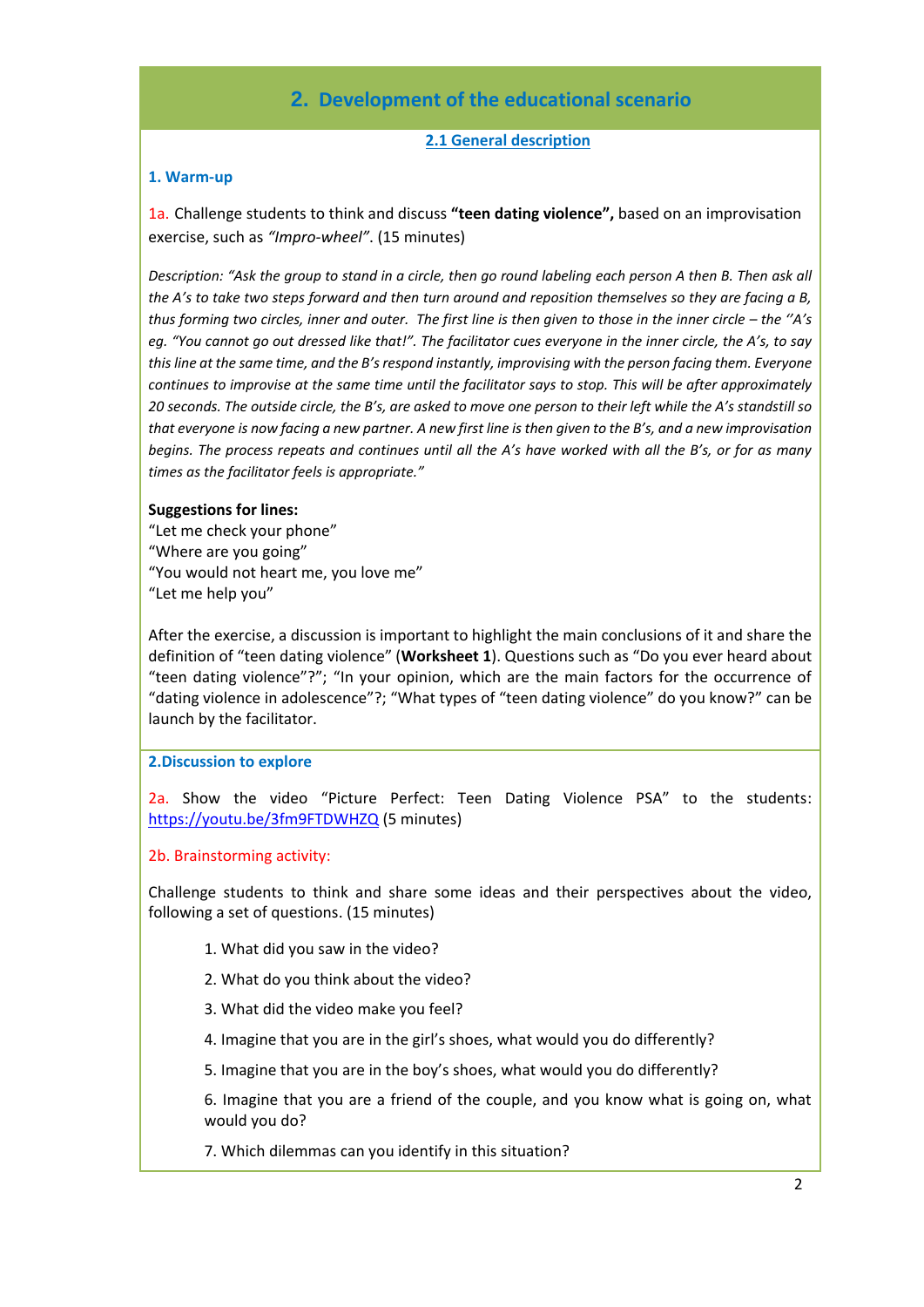### **BINARY OPPOSITIONS to be explored**

1. Should we remain in violent dating if we are in love with our partner? Is it possible to stop violence without stopping dating? Can we actually change the behaviour of our partner? Can we lose our friends and family if we assume that we are victims of dating violence?

**Binary opposition 1: Should we remain in violent dating if we are in love with our partner? Is it possible to stop violence without stopping dating? Can we actually change the behaviour of our partner? Can we lose our friends and family if we assume that we are victims of dating violence?**

#### **3. Using Theatre techniques**

#### 3a. Discussion

Based on the video, the teacher will introduce the typologies of "violent dating", distributing the **Worksheet 2** among students. (5 minutes)

#### 3b. Using theatre techniques

- Divide the class into small groups of 3 or 4 elements.
- Each group will identify 1 type of dating violence and will prepare a sequence of 3 **frozen images,** as a technique of the Forum Theatre technique (Theatre of the Oppressed, by Augusto Boal). (5 minutes)
- Each group will represent the frozen image to the large group. Each scene should have 10 seconds to be analysed. In the first image, the facilitator should ask to each element of the group which character are they representing and to add a feeling or emotion to that scene. In the other scenes, each element should express a feeling or emotion related to the new scenes. By the end, the elements of other groups will be challenged to identify the typology of violent dating. (15 minutes)

#### 3c. Debriefing

- During the activity, students are likely to feel strong emotions. It is important to have frequent debrief sessions and make sure that participants' feelings are not repressed. It is important to start the debriefing by allowing people to describe what they feel or think. The teacher can let them speak freely or can guide them asking some questions, namely: (15 minutes)
	- 1. Think about the frozen image that you prepared:
		- a. what did you feel in your role?
	- 2. Imagine that you would witness a situation of dating violence:
		- a. do you know what you could do?
		- b. would you tell it to someone?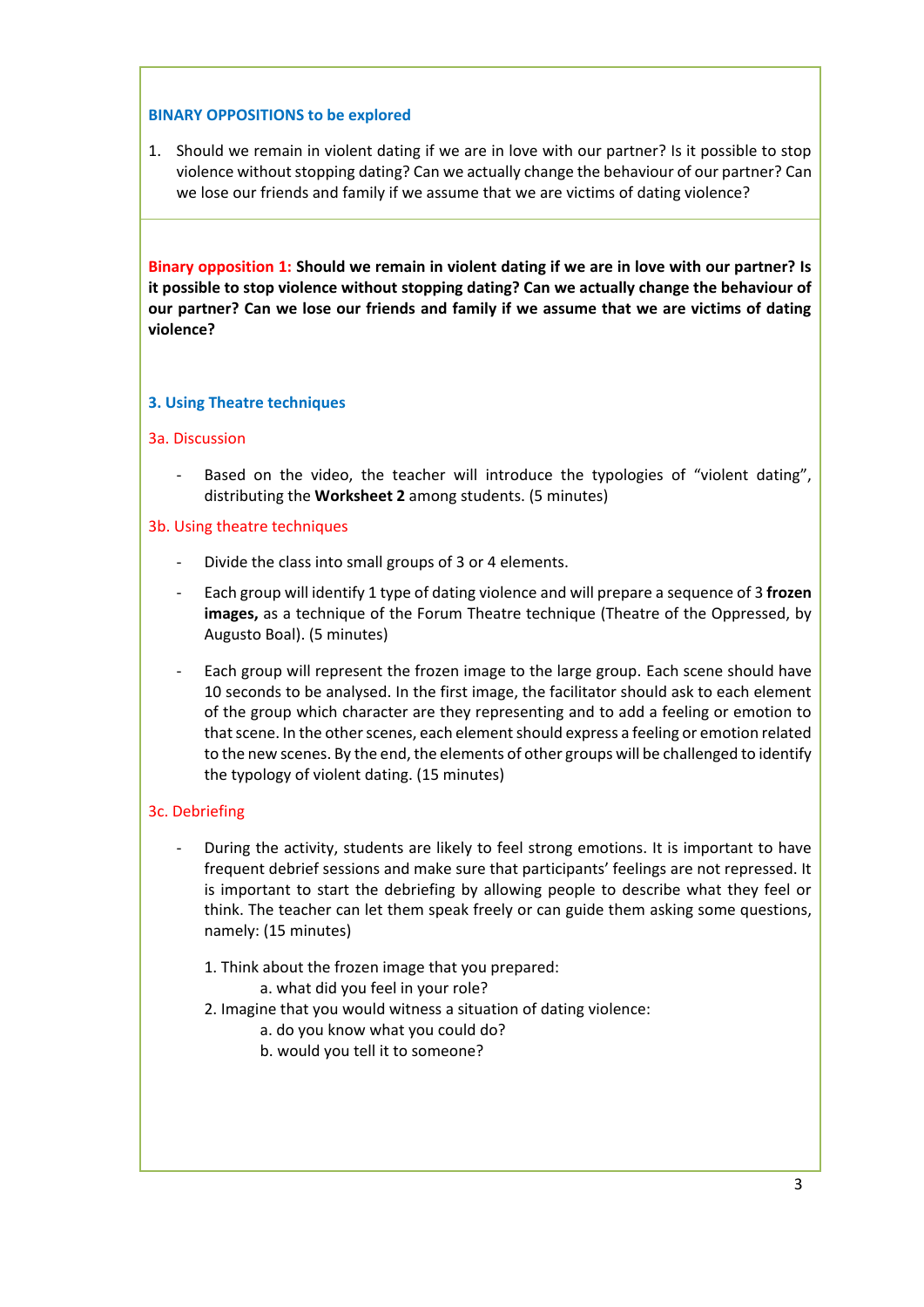#### **4.Dialectical Discussion to reveal the meaning**

#### 4a. Dialectical discussion to explore

The teacher guides a discussion based on questions fostering the development of critical thinking skills (**Worksheet 3**). (10 minutes)

### 4b. Personalization

The teacher tries to make the whole topic and discussion personal to mobilize students more (**Worksheet 4**). (10 minutes)

### **5.Action Plan**

The teacher can create an action plan with the students to define how they can deal with this problem.

#### **Conclusions**

- To closure the topic is important to discuss:
	- a) Recall the conclusions of the full activity;
	- b) About what students can do in the case they are living or witnessing a violent dating, providing contacts and identifying organisations that can support victims and oppressors at National level. (10 minutes)

#### **2.2 Worksheets & Resources**

- Worksheet 1: Definition of "Teen dating violence" from the European Institute of Gender Equality
- Worksheet 2: Typologies of Violent Dating
- Worksheet 3: Questions for Dialectical Discussion
- Worksheet 4: Questions for Personalisation

### **2.3 Infrastructure & Materials needed**

- Computer with access to internet
- Data show and sound
- Board
- Paper and pen

#### **2.4 Versions-adaptations**

### **2.5 Challenges**

- Some students may not want to participate due to personal experiences that can be related to the topic. The teacher needs to be aware and prepared to deal with this situation.
- The lack of knowledge of teachers related to theatre techniques.

### **2.6. Further reading**

- SALTO-YOUTH Network. 2017. *[Prevention of Teen Dating Violence -](https://www.salto-youth.net/tools/toolbox/tool/prevention-of-teen-dating-violence-handbook-with-tools.2124/) Handbook with [tools.](https://www.salto-youth.net/tools/toolbox/tool/prevention-of-teen-dating-violence-handbook-with-tools.2124/)*
- Violence Prevention Initiative. Availabl[e here.](https://www.gov.nl.ca/VPI/types/#1)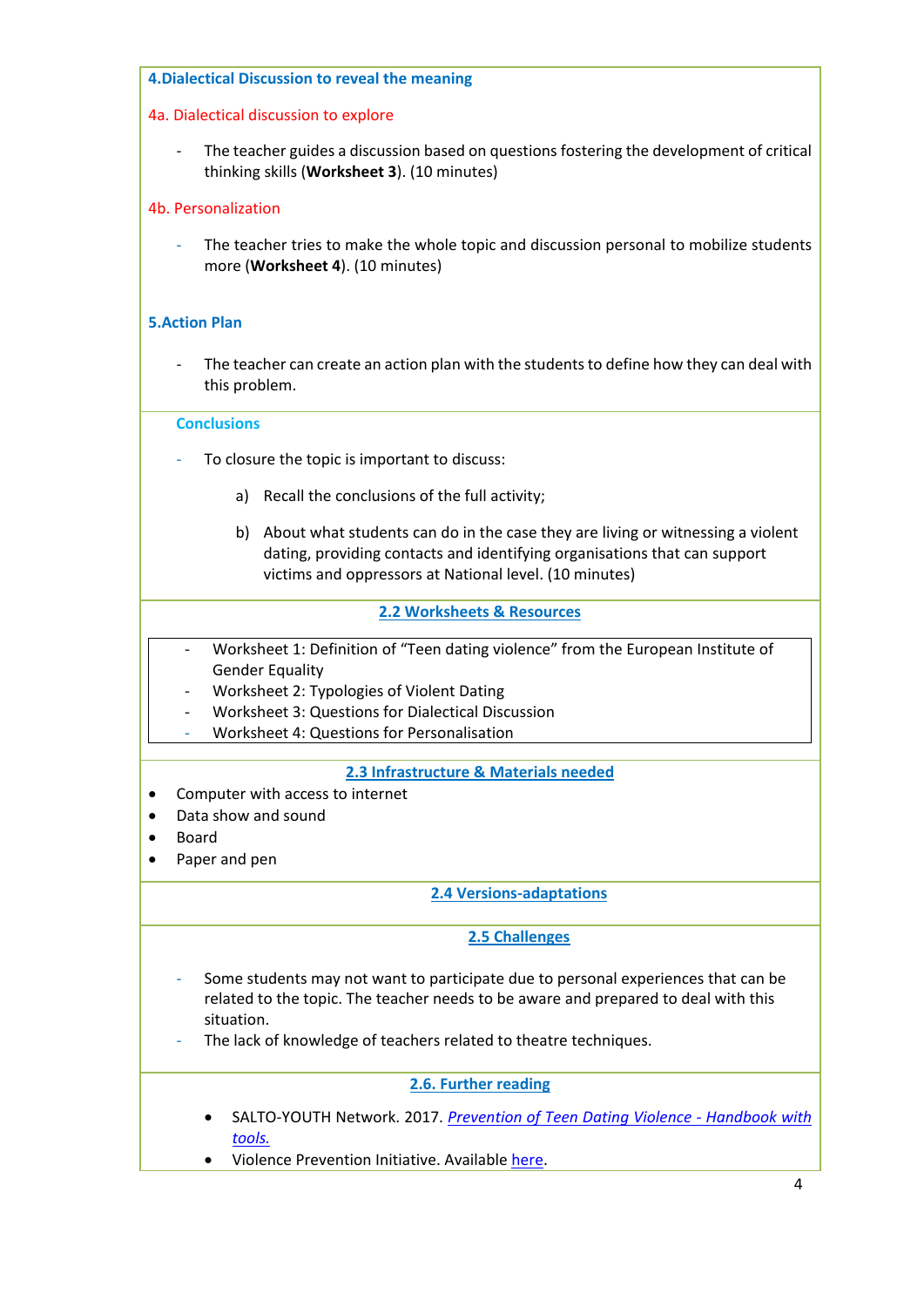# **3. Evaluation of the educational scenario**

- Evaluation At the end of the scenario, through a focus group, the teacher will ask students to write down about:
	- a) What they felt about the activity
	- b) the challenges of the activity
	- c) what they learn with the activity
- Lessons learned conclusions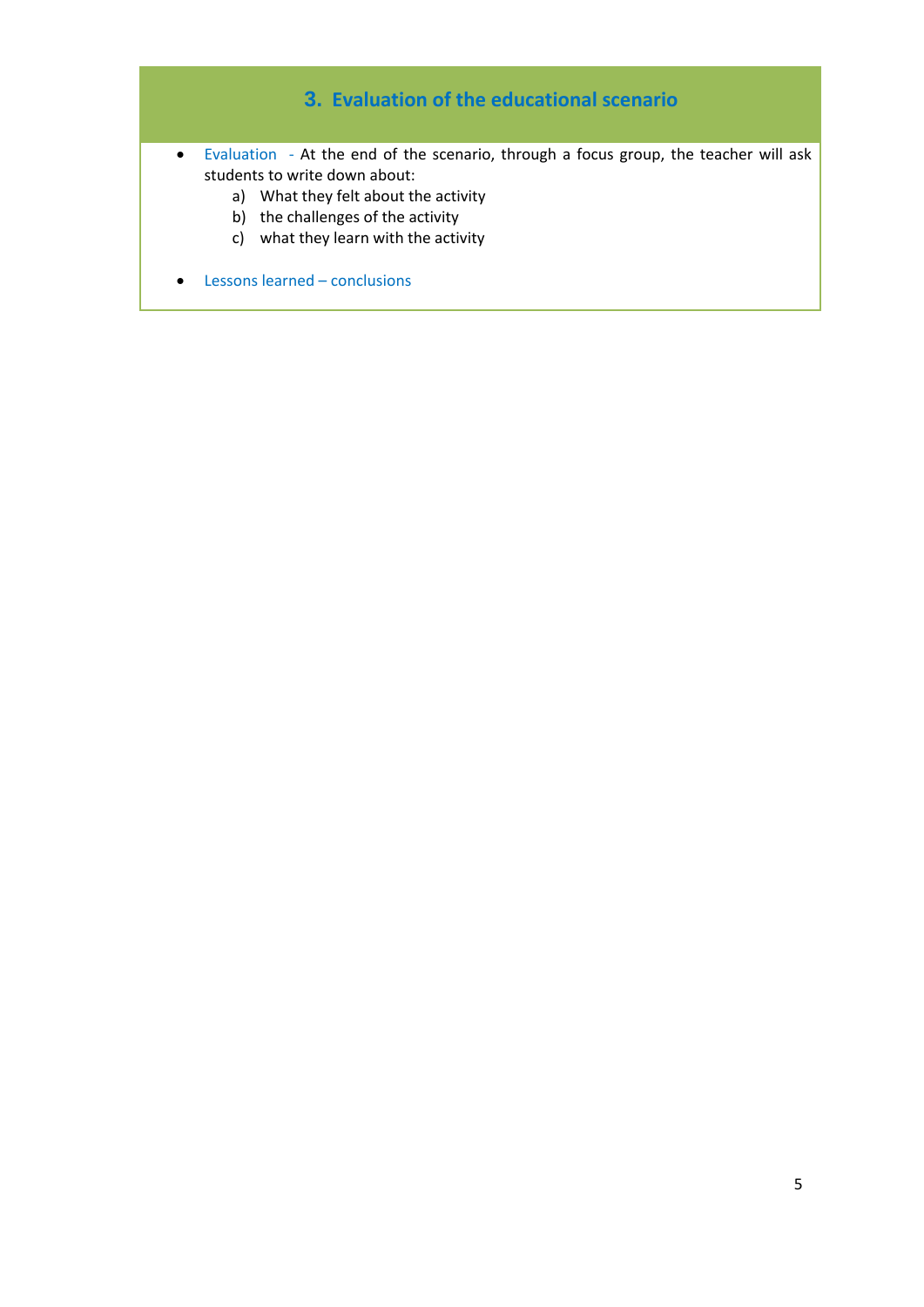# **Definition of "Teen dating violence"**

# **from the European Institute of Gender Equality**

<https://eige.europa.eu/thesaurus/terms/1073?lang=en>

"Type of intimate partner violence occurring between two people in a close relationship.

The nature of dating violence can be physical, emotional, or sexual (including stalking). Dating violence can take place in person or electronically, such as repeated texting or posting sexual pictures of a partner online.

Dating violence and more specifically teen dating violence is an emerging area of study that is similar in many respects to adult intimate partner violence. Its emergence partly reflects an evolution in how young adults and teens describe their dating partners."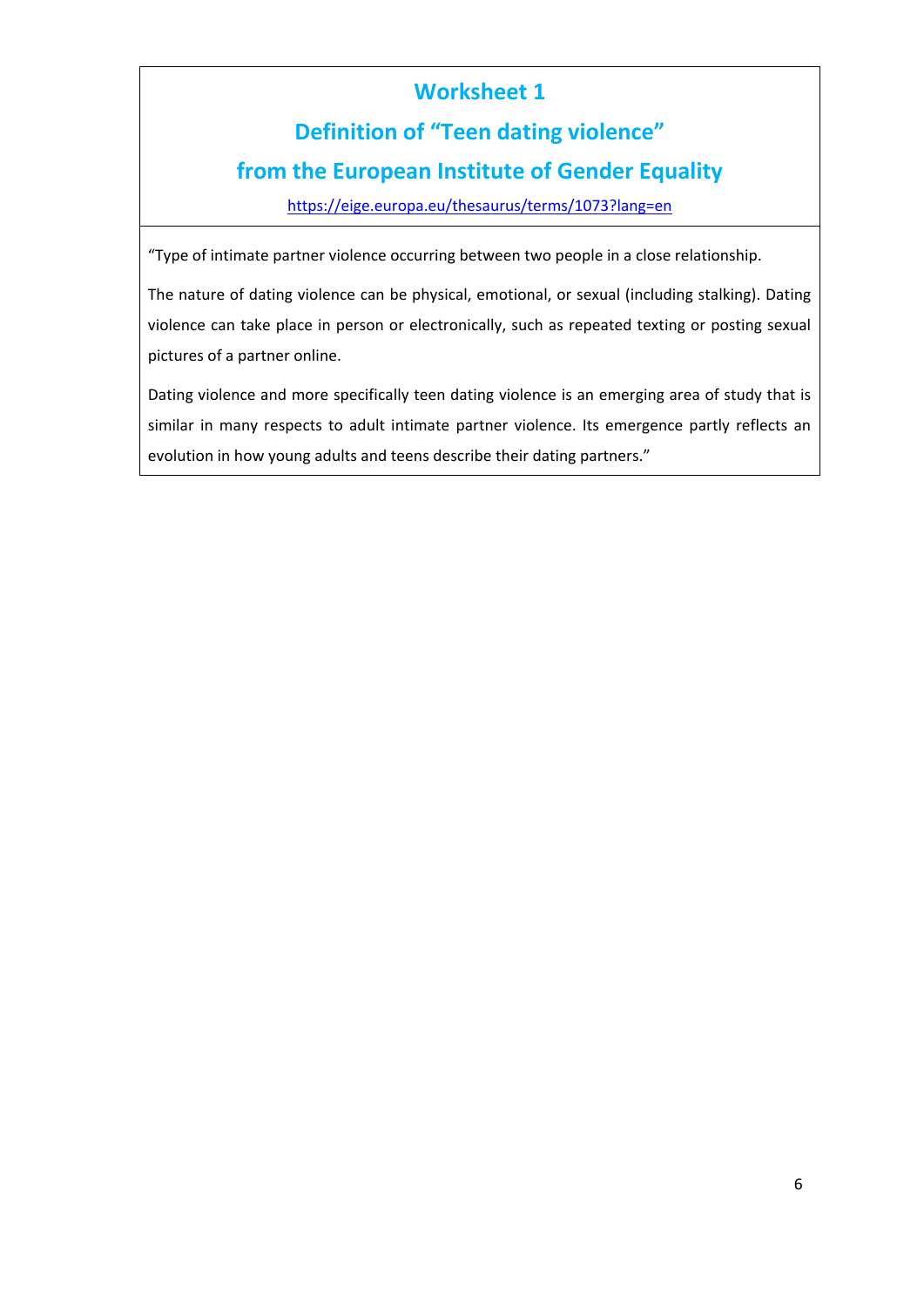# **Typologies of Violent Dating**

**Binary opposition 1: Should we remain in violent dating if we are in love with our partner? Is it possible to stop violence without stopping dating? Can we actually change the behaviour of our partner? Can we lose our friends and family if we assume that we are victims of dating violence?**

### 3a. Discussion

# "**1. Physical Violence**

Physical violence occurs when someone uses a part of their body or an object to control a person's actions.

# **2. Sexual Violence**

Sexual violence occurs when a person is forced to unwillingly take part in sexual activity.

# **3. Emotional Violence**

Emotional violence occurs when someone says or does something to make a person feel stupid or worthless.

# **4. Psychological Violence**

Psychological violence occurs when someone uses threats and causes fear in a person to gain control.

# **5.. Verbal Abuse**

Verbal abuse occurs when someone uses language, whether spoken or written, to cause harm to a person.

# **6. Financial Abuse**

Financial abuse occurs when someone controls a person's financial resources without the person's consent or misuses those resources."

Source: Violence Prevention Initiative. Available [here.](https://www.gov.nl.ca/VPI/types/#1)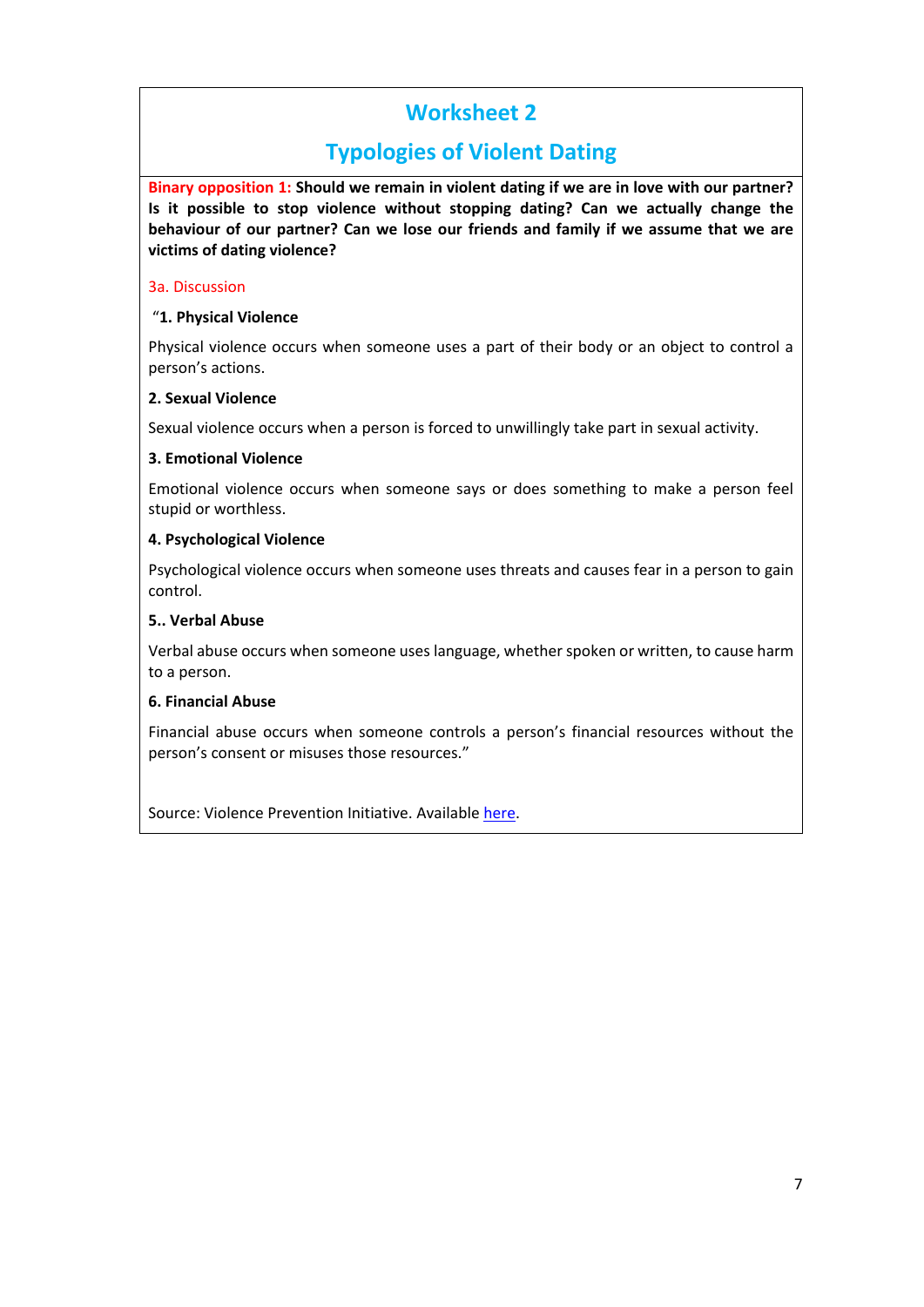# **Questions for Dialectical Discussion**

**Binary opposition 1: Should we remain in violent dating if we are in love with our partner? Is it possible to stop violence without stopping dating? Can we actually change the behaviour of our partner? Can we lose our friends and family if we assume that we are victims of dating violence?**

- 4a. Dialectical discussion to explore
	- 1. Which type of dating violence do you consider more common?
	- 2. Which type of dating violence do you consider more severe?
	- 3. Which type of dating violence do you consider easier to proof?
	- 4. Should we remain in violent dating if we are in love with our partner?
	- 5. Is it possible to stop violence without stopping dating?
	- 6. Can we actually change the behaviour of our partner?
	- 7. Who can support/help the victim?